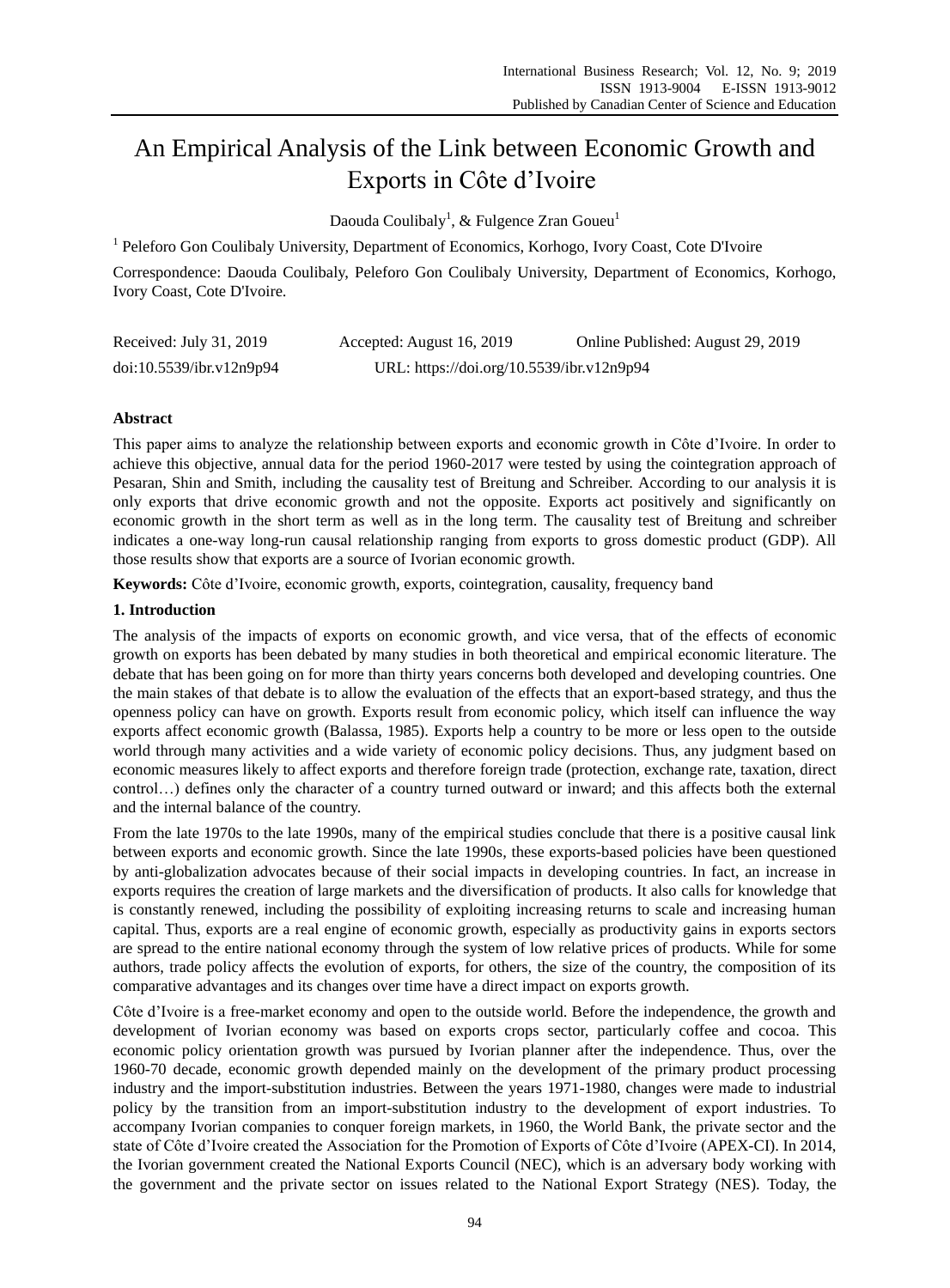authorities' goal is to make Côte d'Ivoire an emerging country by 2020, and exports are a central pillar in achieving this goal. From 34.24% in 1960, the share of exports in GDP reached the value of 53.82% in 2011 before falling gradually to 34.01% in 2017. Despite all these development policies implementation and with its laudable goals, the country ranks among lower-middle-income countries and its growth remain focused on exports of low value-added primary agricultural products.

This paper aims to determine the nature of the links between economic growth and exports of Côte d'Ivoire. Do exports cause economic growth? Or it is rather economic growth that causes exports. Or is it a circular causality? What is the influence impact in the short and long-run? To do this, we use the Breitung and Schreiber (2016) causality test and the cointegration test of Pesaran, Shin and Smith (2001) to analyze the nature of the relationship between exports and Ivorian economic growth.

The rest of the article is structured as follows. Section2 presents a brief review of the literature. In Section3 we put forward the methodology. The results of the estimates are discussed in Section4 and we end with the conclusion.

## **2. Literature Review**

The degree, nature and sense of the relationship between exports and economic growth have been greatly examined in the economic literature. The results depend both on the nature of the data and the estimation methods used. In a cross-sectional analysis, Michaely (1977) uses spearman's correlation coefficient to study the link between exports and economic growth for a number of countries over the period 1950-1973. For a group of non-developed countries, he finds a correlation coefficient of the order of 0.38 and significant at 1%; this coefficient is slightly higher (0.523) for countries with income over 300\$. As for the less developed countries, he obtains a correlation coefficient that is practically zero. Heller and Porter (1978) confirm Michaely's results by testing the correlation between the growth rate of exports and the growth rate of non-exported component of production. Indeed they obtain a spearman's correlation coefficient of 0.57 for the richest countries and 0.09 for the others. With a sample of 55 developing countries, Tyler (1981) confirms, over the period 1960-1977, the positive role of exports on economic growth. Wei (1993) in his study of Chinese cities observes that the growth of these cities was driven by exports over the period 1980-1990 and by foreign investment during the period 1988-1990. As for Colombatto (1990), he rejects the export-led growth assumption in a sample of 70 less developed countries using the Ordinary Least Squares method.

Using quarterly data from 1976 to 2003, Al Mamun and Nath (2005) found a positive and significant long-run relationship between exports and industrial production in Bangladesh. Kpemoua (2016) also finds a positive and significant correlation at 1% level in long-run between exports and economic growth in Togo over the period 1960-2014. Similar results were obtained by Saminirina and Adamson (2013), Mohsen (2015), Fatemah and Qayyum (2018). Indeed, Saminirina and Adamson show that a 10% increase in exports leads to an economic growth of 0.95% in Madagascar. Mohsen notes that in Syria over the period 1975-2010, exports as a whole (oil exports and non-oil exports) have a positive and significant impact on long-run economic growth with a larger effect of non-oil exports. Fatemah and Qayyum conclude that exports are an important and significant determinant of economic growth in Pakistan using the cointegration test of Johansen (1988, 1991) and the estimation of an Error Correction Model. Ee (2016) uses a cointegrated panel data to test the validity of the export-led growth hypothesis in three African countries over the period 1985-2014. The estimation made according to the methods Fully Modified Ordinary Least Squares (FMOLS) and Dynamic Ordinary Least Squares (DOLS) reveals that exports act positively and significantly on economic growth. Kalaitzi and Cleeve (2018) show that the exports of manufactured goods and primary products have a positive and significant impact on long-run economic growth with a greater impact of manufacturing exports. However, in the case of five Asian countries, Vohra (2001) specifies that the positive and significant impact of exports on economic growth depends on the level of economic development achieved by the country. Subasat (2002) demonstrates that exports promotion has no significant impact on economic growth in low-income and high-income countries. He also shows that countries which are more open to exports and middle-income countries are growing faster than countries relatively less open to exports.

The existence of a correlation relationship between the gross domestic product and exports does not give any precision as to the meaning of the causality. Several studies support the hypothesis of export-led economic growth, that is to say a causality that goes from exports to economic growth. This is the case, for example, of Lee and Huang (2002), Shirazi and Manap (2004), Al Mamun and Nath (2005), Kpemoua (2016), and Bakari and Mabrouki (2017). Contrary to the assumption of export-led economic growth, growth can be a source of increased exports. Causality ranges from economic growth to exports. This assertion is supported by many works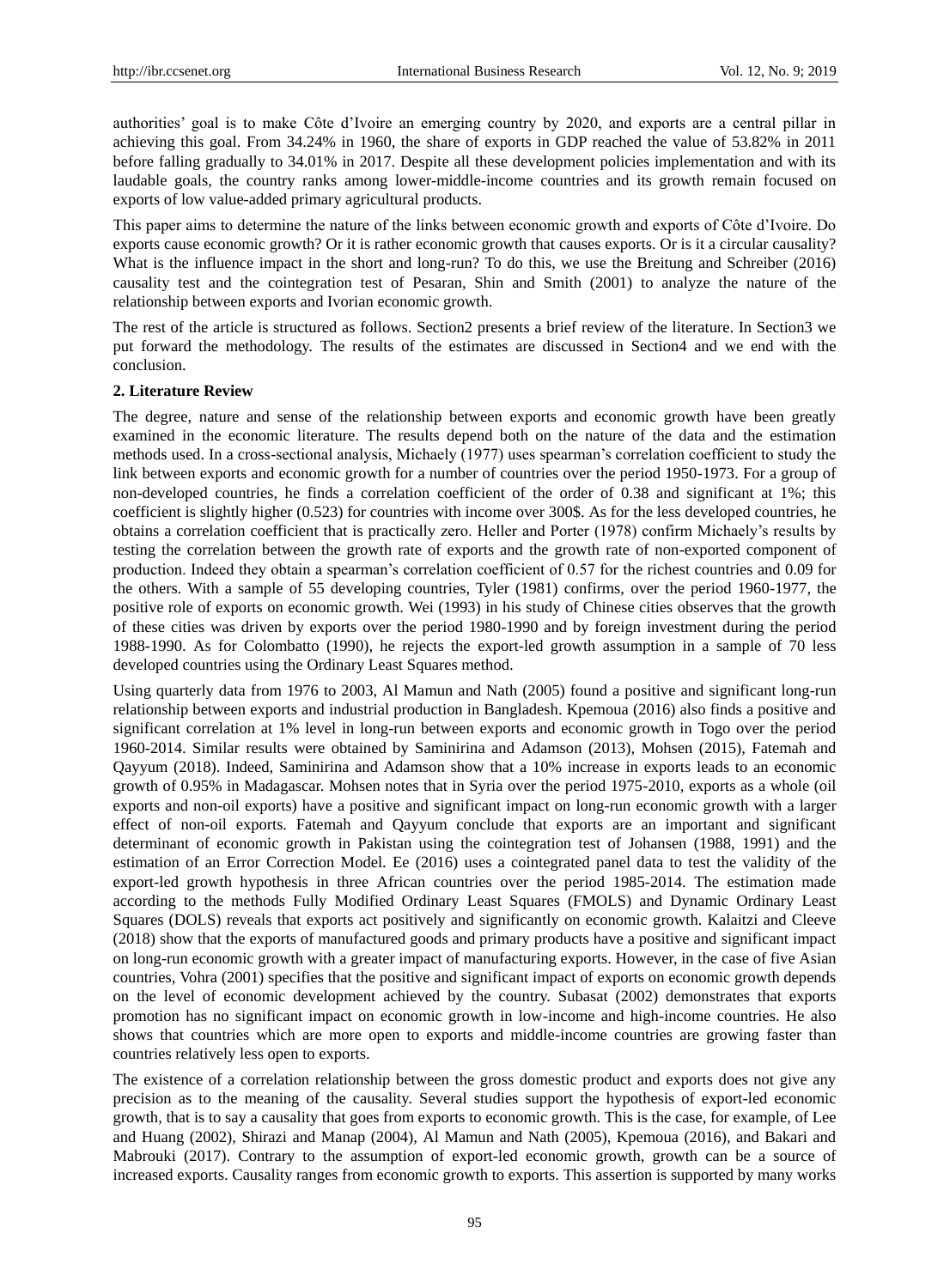such as those of Oxley (1993), Mishra (2011), Abbas (2012), Shihab and Abdul-Khaliq (2014), Mehta (2015), Gokmenoglua and Taspinara (2015), and Kalaitzi and Cleeve (2018). However, instead of a single causal relationship, other writers have rather found a circular relationship between exports and economic growth. Thus, when analyzing the relationship between the expansion of exports and economic growth in Côte d'Ivoire, N'Zué (2003) results in a lack of cointegration; but he finds a double causality in the sense of Granger between exports and economic growth. Bhat (1995), Johnson (2006), Elbeydi, Hamuda and Gazda (2010), Hye (2012), Mohsen (2015), and Ajmi, Aye, Balcilar and Gupta (2015) find similar results.

## **3. Method**

## *3.1 The Approach of Pesaran, Shin and Smith*

In this study we use the estimation and test method of Pesaran et al. (2001) and Pesaran and Shin (1999) to study the relationship between economic growth and exports. This method called Autoregressive Distributed Lag (ARDL) has several advantages over traditional cointegration methods. First, the ARDL approach can be applied with I (1) and/or I (0) variables and that approach make it possible to avoid the classification of the variables into I (1) or I (0). The use of this method therefore does not necessarily require testing the order of integration of the series. Testing the order of series integration may result in an additional degree of uncertainty in the analysis as unit root tests are typically low power (Pesaran, 2015, p526). Secondly, the ARDL approach is more flexible in determining the optimal lag in that the latter may vary from variable to variable; which is not the case in the Johansen (1988, 1991) procedure. Third, in the case of small samples, the ARDL method of determining cointegration is relatively more efficient (Acaravci & Ozturk, 2008). Fourth, the ARDL estimation technique results in unbiased long-run estimators (Harris & Sollis, 2003). The disadvantage of this test is that it assumes the existence of a single cointegrating relation.

The Pesaran et al. (2001) approach, which assumes a single cointegrating relation, consists in estimating an Error Correction form of an autoregressive model with distributed lags, that is to say

$$
\Delta y_t = \alpha + \sum_{i=1}^p \phi_i \Delta y_{t-i} + \sum_{i=0}^p \beta_i \Delta x_{t-i} + \delta_1 y_{t-1} + \delta_2 x_{t-1} + u_t \tag{1}
$$

with  $\Delta$  the first difference operator,  $u_t$  the error term and p the maximum number of lags. The choice of the appropriate number of lags can be made according to the Akaike Information Criterion or Schwarz Bayesian Criterion. Testing the existence of the long-run relationship between the variables Y and X is to test the joint hypothesis H<sub>0</sub>:  $\delta_1 = \delta_2 = 0$  against the alternative hypothesis H<sub>1</sub>:  $\delta_1 \neq 0$ ,  $\delta_2 \neq 0$ . The critical values of this test are tabulated by Pesaran et al. (2001). The decision rule consists in comparing the Wald statistic denoted W with the upper ( $W_U$ ) and lower ( $W_L$ ) critical values. The upper critical value corresponds to the I (1) series and the lower critical value refers to the I (0) variables. Thus, if  $W > W_{U}$ , we reject the null hypothesis at the indicated significance level and conclude that there is a long-run relationship between the variables under consideration. If  $W < W_L$ , we cannot reject the null hypothesis of no cointegration. Finally, if  $W_L < W < W_U$ , we are in a zone of indecision.

If we assume that there is only one cointegrating vector, the long-run and short-run equations can be estimated respectively as follows:

$$
y_t = \alpha + \sum_{i=1}^p \phi_i y_{t-i} + \sum_{i=0}^p \beta_i x_{t-i} + v_t
$$
 (2)

$$
\Delta y_t = \alpha + \sum_{i=1}^p \phi_i \Delta y_{t-i} + \sum_{i=0}^p \beta_i \Delta x_{t-i} + \lambda E C M_{t-1} + \varepsilon_t
$$
\n(3)

where  $\lambda$  is the coefficient of the error correction mechanism (ECM).

#### *3.2. The causality test of Breitung and Schreiber*

The analysis of the causality is made thanks to the test of Breitung and Schreiber (2016) denominated BS. This test is an extension of the Breitung and Candelon (2006) test called BC. Based on the works of Geweke (1982) and Hosoya (1991), Breitung and Candelon construct a frequency band causality test both in the short-run and the long-run. Assuming that the variable  $y_t$  is caused in the Granger sense by the variable  $x_t$  under the alternative hypothesis:

$$
y_t = a + \sum_{j=1}^p \alpha_j y_{t-j} + \sum_{k=1}^p \beta_k x_{t-k} + u_t
$$
\n(4)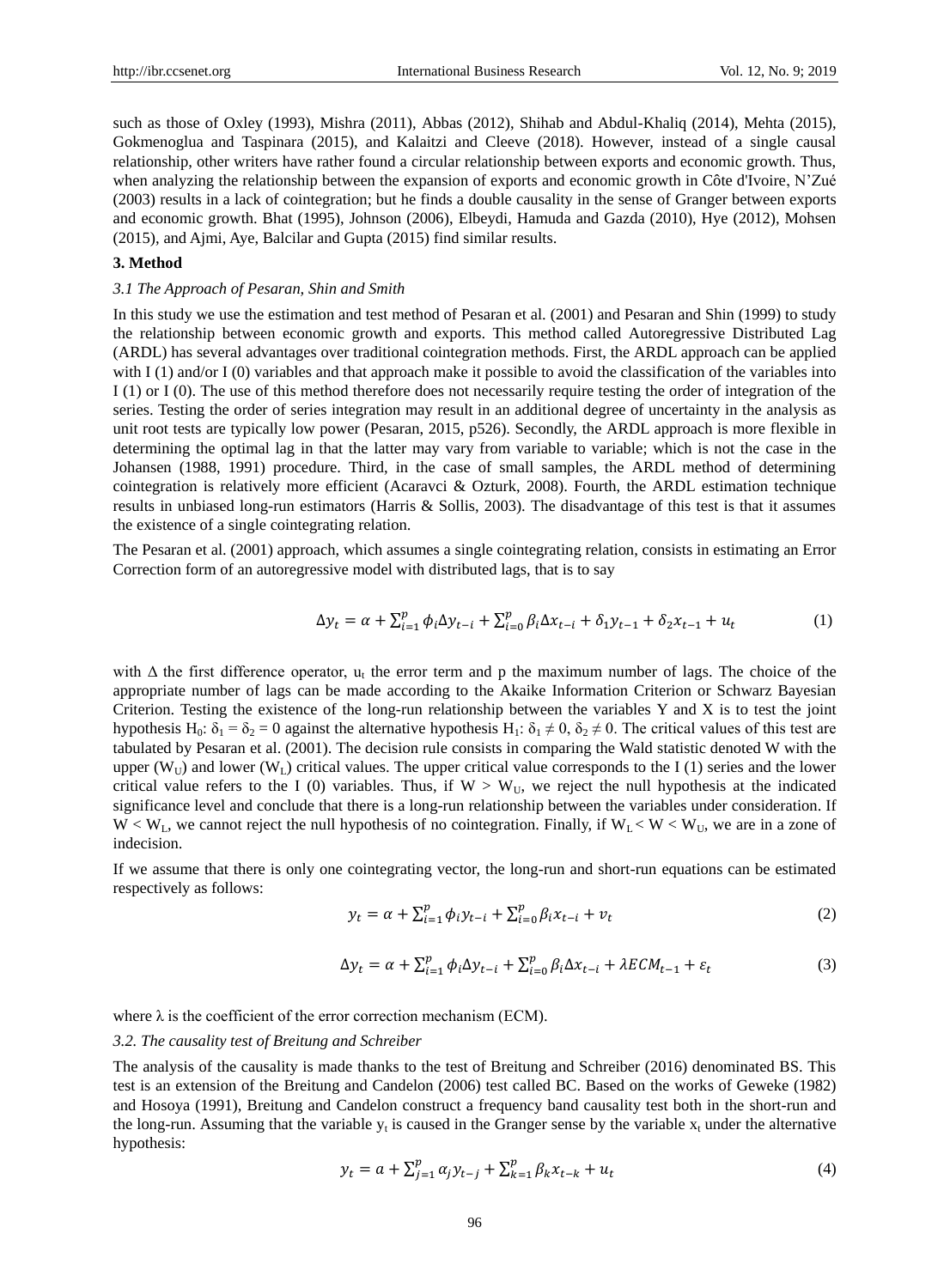Breitung and Candelon (2006) show that the null hypothesis of no causality at the frequency  $\omega$ , or

 $M_{x\to y}(\omega) = 0$ , is equivalent to the following linear restriction:

$$
H_0: R(\omega)\beta = 0,\t\t(5)
$$

with 
$$
\beta = [\beta_1, ..., \beta_p]'
$$
 and  $R(\omega) = \begin{bmatrix} \cos(\omega) & \cos(2\omega) & ... & \cos(p\omega) \\ \sin(\omega) & \sin(2\omega) & ... & \sin(p\omega) \end{bmatrix}$ ,  $\omega \in (0, \pi)$ .

The F statistic of equation (5) roughly follows the distribution F (2, T - 2p) for  $\omega \in (0,\pi)$ . Breitung and Candelon (2006) recommend using  $p \ge 3$  as the test brings us back to the conventional Granger non-causality test for  $p = 1$  or  $p = 2$ . The BC test provides better results compared to conventional causality tests (Mermod & Dudzevičiūtė, 2011; Krätschell & Schmidt, 2012 and Serfraz, 2017). However, as Breitung and Schreiber (2016) have pointed out, the BC test has a disadvantage in that it is formulated in terms of a single frequency point  $(\omega_0)$ that should be specified a priori. Breitung and Schreiber have generalized the null hypothesis of non-causality of the BC test. Instead of testing the null hypothesis of non-causality at frequency  $\omega_0$  as in the case of the BC test, Breitung and Schreiber test it in a frequency range  $(\omega_l, \omega_u)$ . According to Serfraz (2017) the BS test has three advantages. First, it results in no loss of information. Second, it gives a better overview of the short and long-run relationships. Finally the BS test treats in detail what the BC test ignored because it uses frequency intervals instead of a single frequency point.

# **4. Results and Discussion**

## *4.1 Data Source*

The data come from the World Bank (2019): World Development Indicators (WDI) database<sup>1</sup>. Lpib and Lexp represent the log of GDP and exports of goods and services respectively. These two variables expressed in current dollars cover the period 1960-2017. Figure 1 shows the evolution of variables in level and in first difference. The observation of this Figure shows series with a trend in level. In first difference, the series become stationary with the elimination of the trend. Graphical analysis is completed with unit root tests.



Figure 1. Evolution of variables in level and in first difference

## *4.2 Unit Root Tests*

-

The order of integration of the variables is determined by the ADF and KPSS tests. The maximum lag for the ADF test is set to 10 according to the formula 12  $(T/100)^{0.25}$ , then we chose the optimal lag according to the Schwarz Bayesian criterion. For the KPSS test the truncation is set to 3 according to the formula 4  $(T/100)^{0.25}$ . The null hypothesis is different in the two tests: the ADF test postulates that the series have a unit root whereas

 $1$  We consulted the database on World Bank website in the 7th June 2019.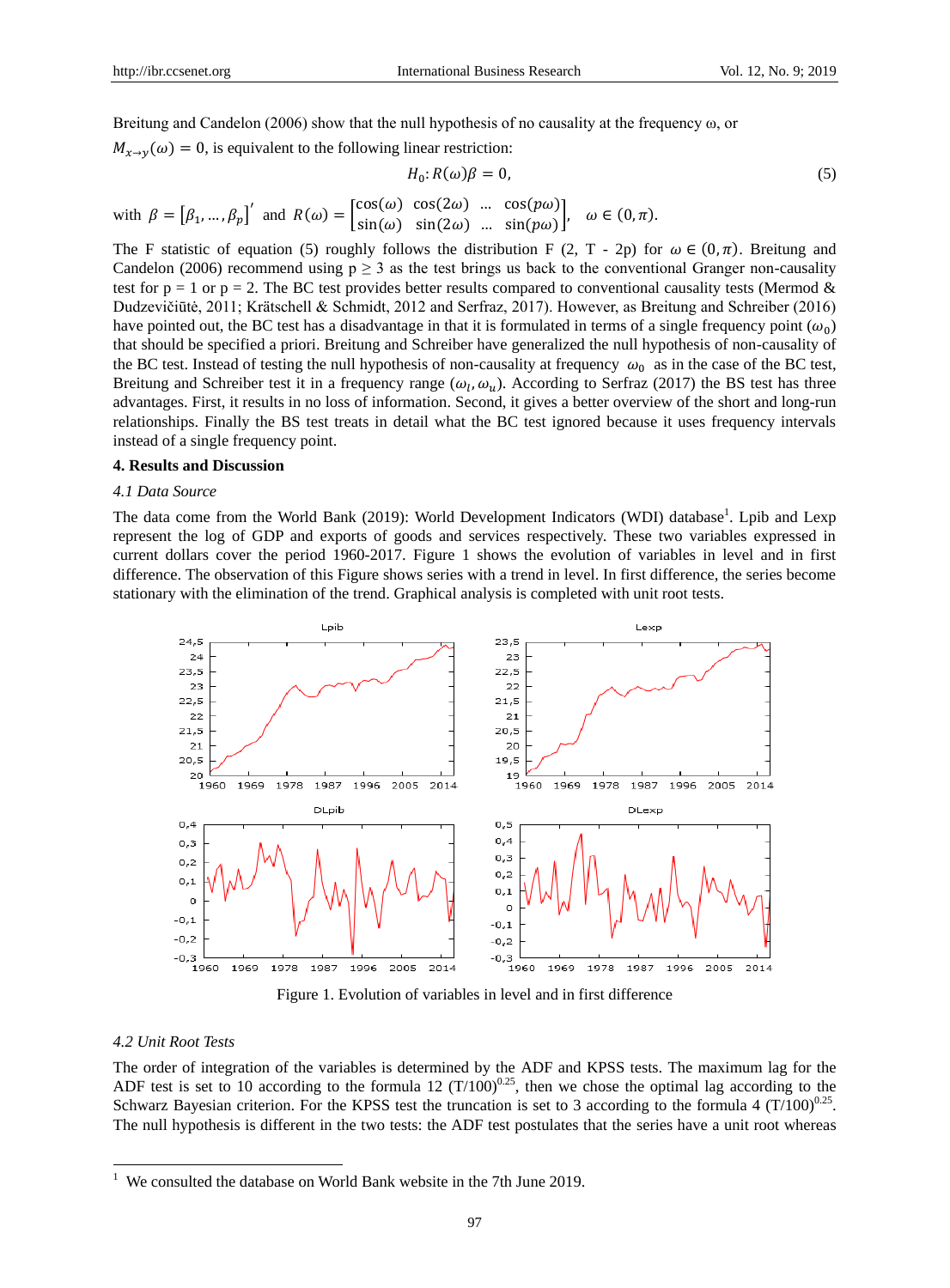the KPSS test postulates that the series are stationary. The results presented in Table 1 confirm the conclusions of the graphical analysis. Indeed, the series all have a unit root in level regardless of the test and specification chosen. On the other hand, as a first difference, the two variables become stationary at the 1% significance level. We can conclude that the variables under study are integrated of order 1, that is to say I (1). Since the two variables are I (1), this requires testing the existence of a possible long term relationship between them, that is to say perform a cointegration test.

|               | ADF                |              |              | <b>KPSS</b>        |             |
|---------------|--------------------|--------------|--------------|--------------------|-------------|
| Variables     | Constant and trend | Constant     | None         | Constant and trend | constant    |
| Lpib          | $-1.8976$          | $-2.1834$    | 2.7105       | 0.2784             | 1.3918      |
|               | (0.6557)           | (0.2144)     | (0.9986)     |                    |             |
| Lexp          | $-1.5234$          | $-2.3770$    | 3.9602       | 0.2520             | 1.4077      |
|               | (0.8099)           | (0.1527)     | (1.000)      |                    |             |
| <b>D</b> lpib | $-5.6056***$       | $-5.4524***$ | $-4.3888***$ | $0.0877***$        | $0.2765***$ |
|               | (0.0001)           | (0.0000)     | (0.0000)     |                    |             |
| Dlexp         | $-6.2830***$       | $-6.0216***$ | $-5.0111***$ | $0.0684***$        | $0.3193***$ |
|               | (0.0000)           | (0.0000)     | (0.0000)     |                    |             |

Table 1. Unit Root tests results

*Note.* The values in parentheses are the p values. \*\*\*, means that the variable is stationary at the 1% significance level. The critical values for the KPSS test are: 0.121 (10%), 0.149 (5%) and 0.213 (1%) for the model with trend and, 0.351 (10%), 0.462 (5%) and 0.726 (1%) for the model without trend.

#### *4.3 Analysis of Cointegration*

Cointegration is performed using the Pesaran et al. (2001) test. The ARDL (1, 1) conditional model chosen according to the Schwarz Bayesian criterion for a maximum of 4 lags was estimated with the Microfit 5.0 software. This model validated diagnostic tests that indicate a lack of serial correlation of residuals and heteroscedasticity, a correct functional form and the normality of residuals. The calculated W statistics are reported in Table 2 where each variable is considered dependent variable. When GDP is considered dependent variable the statistic W is, W (Lpib | Lexp) = 13.0584. In the case where the exports represent the dependent variable the statistic W is, W (Lexp | Lpib) = 4.8636. From these results, for a 5% level the null hypothesis of no cointegration is rejected only in the equation where GDP is the dependent variable because the statistic W (Lpib  $\vert$ Lexp) = 13.0584 is greater than 11.8048 the upper critical value; this validates the use of the Pesaran et al. (2001) cointegration test. This result suggests that there exists a long-run relationship between GDP and exports in Côte d'Ivoire and exports can be treated as "long-run forcing" variable for the explanation of GDP, which implies that there is a long term unidirectional causality that goes from exports to GDP. This result is contrary to that of N'Zué (2003), but it goes in the same direction as that of Al Mamun and Nath (2005).

| Dependent | W<br>stat |                     | Critical values at 5%  |                  |
|-----------|-----------|---------------------|------------------------|------------------|
| variable  |           | Lower bound $(W_I)$ | Upper bound $(W_{II})$ |                  |
| Lpib      | 13.0584   | 10.1981             | 1.8048                 | Cointegration    |
| Lexp      | 4.8636    | 10.1981             | 1.8048                 | No cointegration |

Table 2. Cointegration test results

*Note.* Critical values are obtained by simulations after 20000 replications.

## *4.4 Estimation of Short Term and Long Term Relationships*

Once the cointegrating relation was established, we estimated short and long-run elasticities, all obtained from the ARDL model (1, 1). We tried to take into account the effect of the 2011 political crisis by introducing a dummy variable but this coefficient proved no statistically significant; so we simply removed this dummy variable from the analysis. The results are presented in Tables 3 and 4. The diagnostic tests of the Error Correction Model in Table 4 indicate a good model specification at the 1% level. The CUSUM (a) and CUSUMSQ (b) tests are shown in Figure 2 in the Appendix. The two statistics are within the corridor defined by the critical values at the 5% level. This implies that the estimated parameters are stable over the entire period under study.

Both long-run and short-run elasticities are positive and significant at the 1% level. The long-run elasticity is close to 1 (0.9229), which shows that a 1% increase in exports causes a 0.92% increase in GDP. The adjustment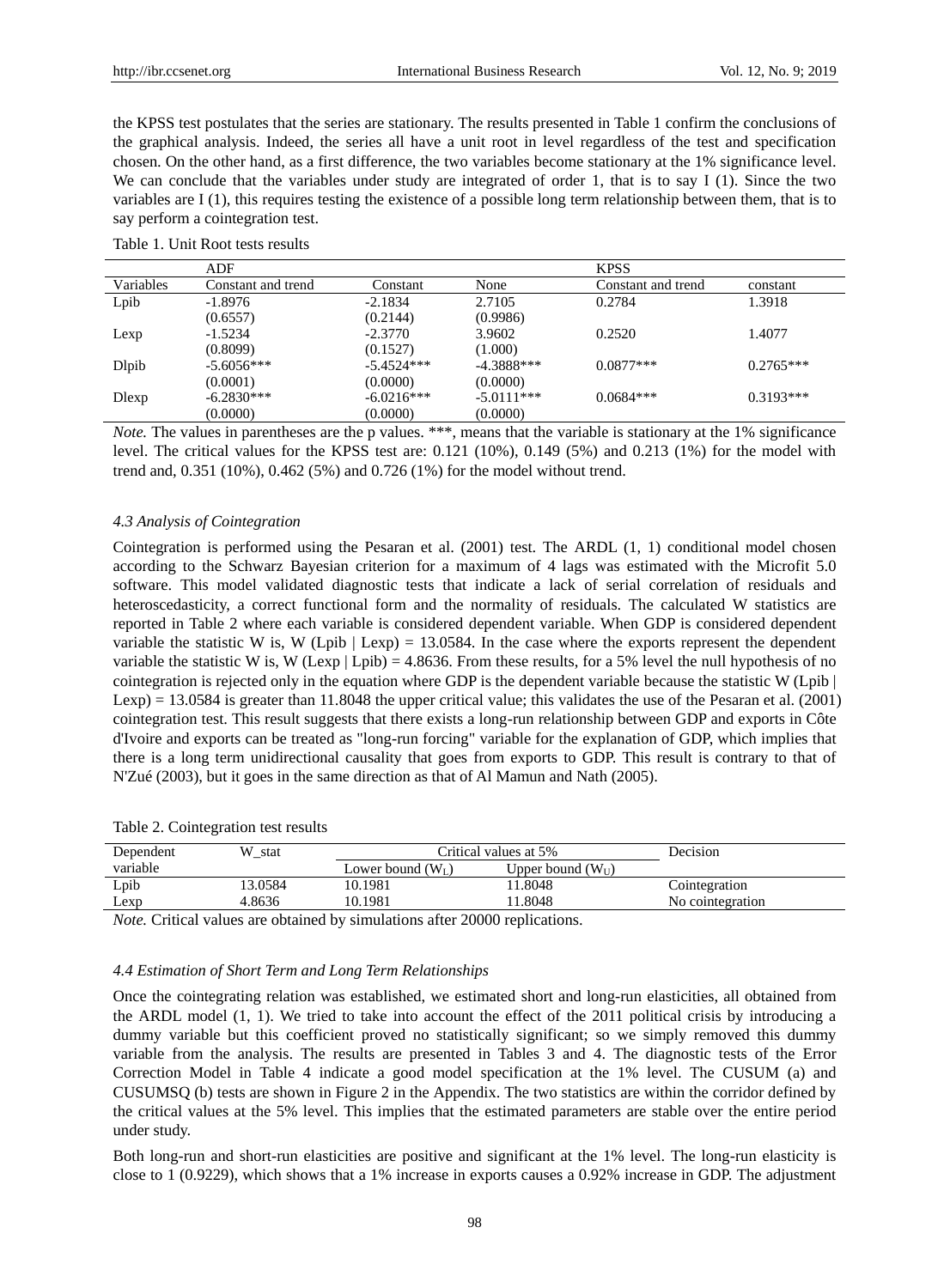coefficient has the correct sign (- 0.2915) and is statistically significant at the 1% level; it reflects a moderate speed of convergence towards the long-run equilibrium.

#### Table 3. Long-run coefficients

Dependent variable : Lpib

| Variable | oefficients                    | t-statistic             | Prob      |
|----------|--------------------------------|-------------------------|-----------|
| Const    | $27250***$<br>$\sim \sim \sim$ | +.0950                  | $0.000\,$ |
| Lexp     | $0770***$                      | .5708<br>$30.5^{\circ}$ | 0.000     |

*Note.* \*\*\*, means that the parameter is significant at the 1% level.

# Table 4. Error Correction Model

Dependent variable: Dlpib

| Coefficients     | t-statistic | Prob                                                                         |  |  |
|------------------|-------------|------------------------------------------------------------------------------|--|--|
| 0.0000           | 0.00021     | 1.000                                                                        |  |  |
| $0.5613***$      | 7.1698      | 0.000                                                                        |  |  |
| $-0.2915***$     | $-3.6476$   | 0.001                                                                        |  |  |
| 0.5833           |             |                                                                              |  |  |
| 37.7941          |             | 0.000                                                                        |  |  |
| Diagnostic tests |             |                                                                              |  |  |
|                  |             | 0.187                                                                        |  |  |
|                  |             | 0.738                                                                        |  |  |
|                  |             | 0.333                                                                        |  |  |
|                  |             | 0.512                                                                        |  |  |
|                  |             | $LM(1) = 1.7405$<br>$LM(1) = 0.1122$<br>$LM(2) = 2.1996$<br>$LM(1) = 0.4302$ |  |  |

*Note.* \*\*\*, means that the parameter is significant at the 1% level.

## *4.5 Analysis of Causality*

The existence of a correlation relationship between the gross domestic product and exports does not clarify the meaning of the causality. Knowledge of the causal relationship is necessary for a correct formulation of economic policy. Indeed, knowing the meaning of causality is as important as highlighting a link between economic variables (Bourbonnais, 2003).

The causality analysis can be done through the usual causality tests, for example the standard Granger non-causality test. The cointegration test presented above showed that there was only one long-run causal relationship ranging from exports to GDP. The Granger causality test (see Table 5) also indicates the presence of a one-way short-run causality that ranges from exports to economic growth. However, as Giles and Williams (1999) note, export-led growth results based on standard causality techniques are not typically robust to specification or method.

| Null hypothesis            | Lags | <b>F-Statistics</b> | Conclusion                       |
|----------------------------|------|---------------------|----------------------------------|
| DLPIB does not cause DLEXP |      | 0.0118              | Null hypothesis accepted         |
|                            |      | (0.914)             |                                  |
| DLEXP does not cause DLPIB |      | 4.5419**            | Rejection of the null hypothesis |
|                            |      | (0.038)             |                                  |

*Note.* Lags chosen according to the Schwarz Bayesian criterion. Values in parentheses are p-values.

For this reason we focus on the Breitung and Schreiber test (2016). The result of the test is identical if the test is performed in level or in first difference. We used five frequency bands: [0.01, 0.49], [0.52, 0.62], [0.62, 1.3], [1.3, 2.1] and [2.1, 3.14], a maximum of 3 lags and 50 frequency points within the frequency range. In fact, a short band corresponds to a long period of time and a long band is a short period of time. Therefore, the first band covers approximately a period of 13 years and more, the second band is 10 to 12 years old, the third band is 5 to 10 years old and the last two cover periods of 3 to 5 years and 2 to 3 years respectively. The horizontal axis of the graphs represents the frequencies. The null hypothesis of no causality is rejected each time the line of the test statistic ("teststat") is above the critical value line ("crit.val.").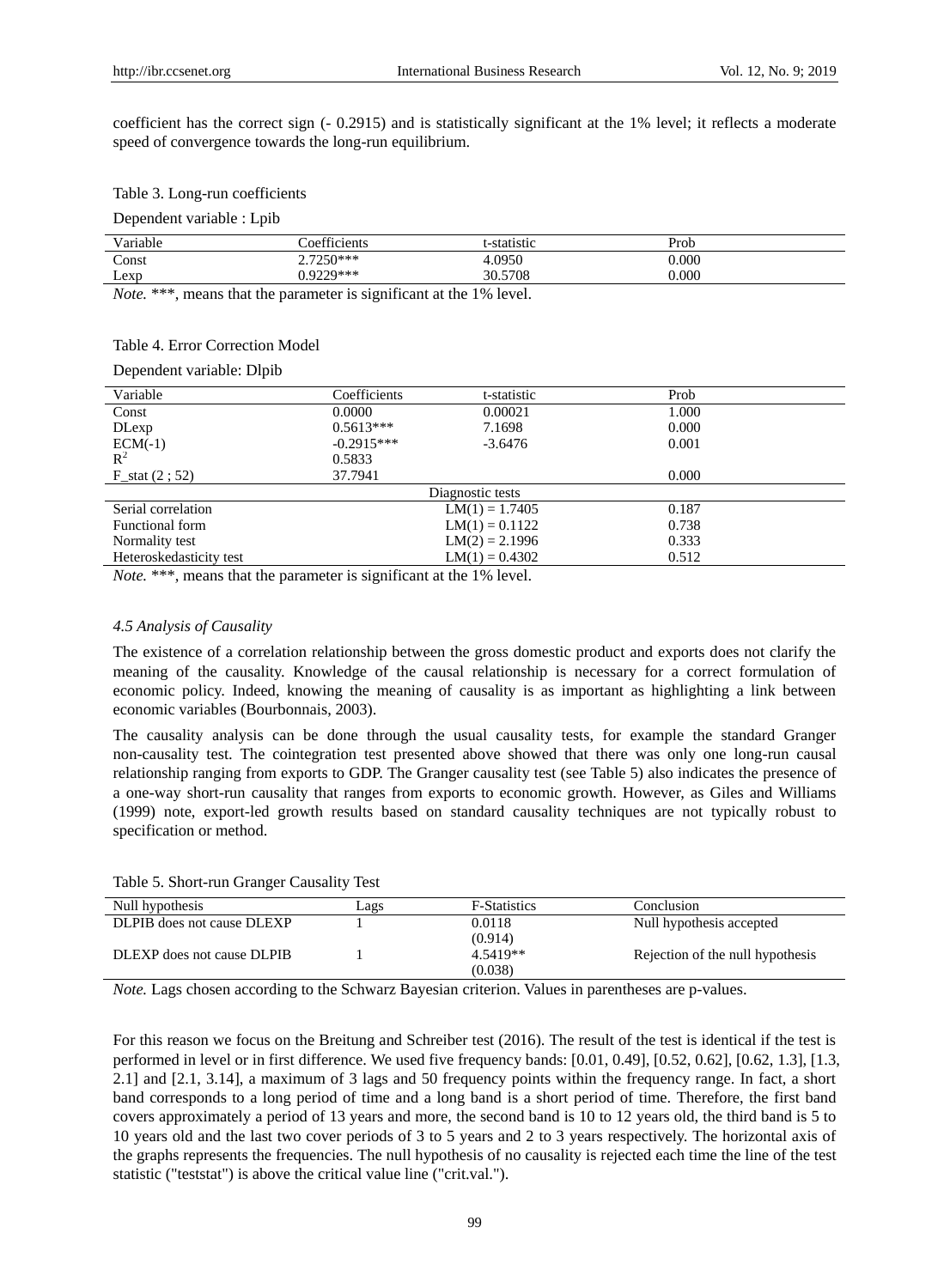-

First, we present the results of the first version of this test, which is the Breitung and Candelon test (2006). The results presented in Figure 3 indicate a single causal relationship, which ranges from exports to GDP. Indeed, the null hypothesis of absence of causality is rejected for  $\omega \in [0.01, 0.49]$  which corresponds to a cycle with a length of 13 periods (years) and more. The results of the Breitung and Schreiber (2016) test in Figure 4 confirm the results of the cointegration test and those of the Breitung and Candelon test but invalidate the results of the standard Granger causality test. In fact, the null hypothesis of no causality could not be rejected in the frequency bands [0.52, 0.62], [0.62, 1.3], [1.3, 2.1] and [2.1, 3.14] which represent medium-term and short-term periods. A single causal relationship ranging from exports to GDP in the frequency band [0.01, 0.49], which represents a long period of time, is observed. Overall, the results show that it is exports that drive economic growth and not the opposite in Côte d'Ivoire. The export-led growth hypothesis is verified in Côte d'Ivoire in the long term. In sum, we can say that exports are an important and significant determinant of Ivorian economic growth. The policy of trade openness adopted by the country and the export promotion actions carried out by structures such as APEX-CI since its creation in 1960, can justify this result. The country would certainly gain more by improving the degree of processing of products.



<sup>2</sup> Breitung and Candelon (2006) test and that of Breitung and Schreiber (2016) were implemented by using the Gretl package "BreitungCandelonTest 2.5" written by Schreiber (2018).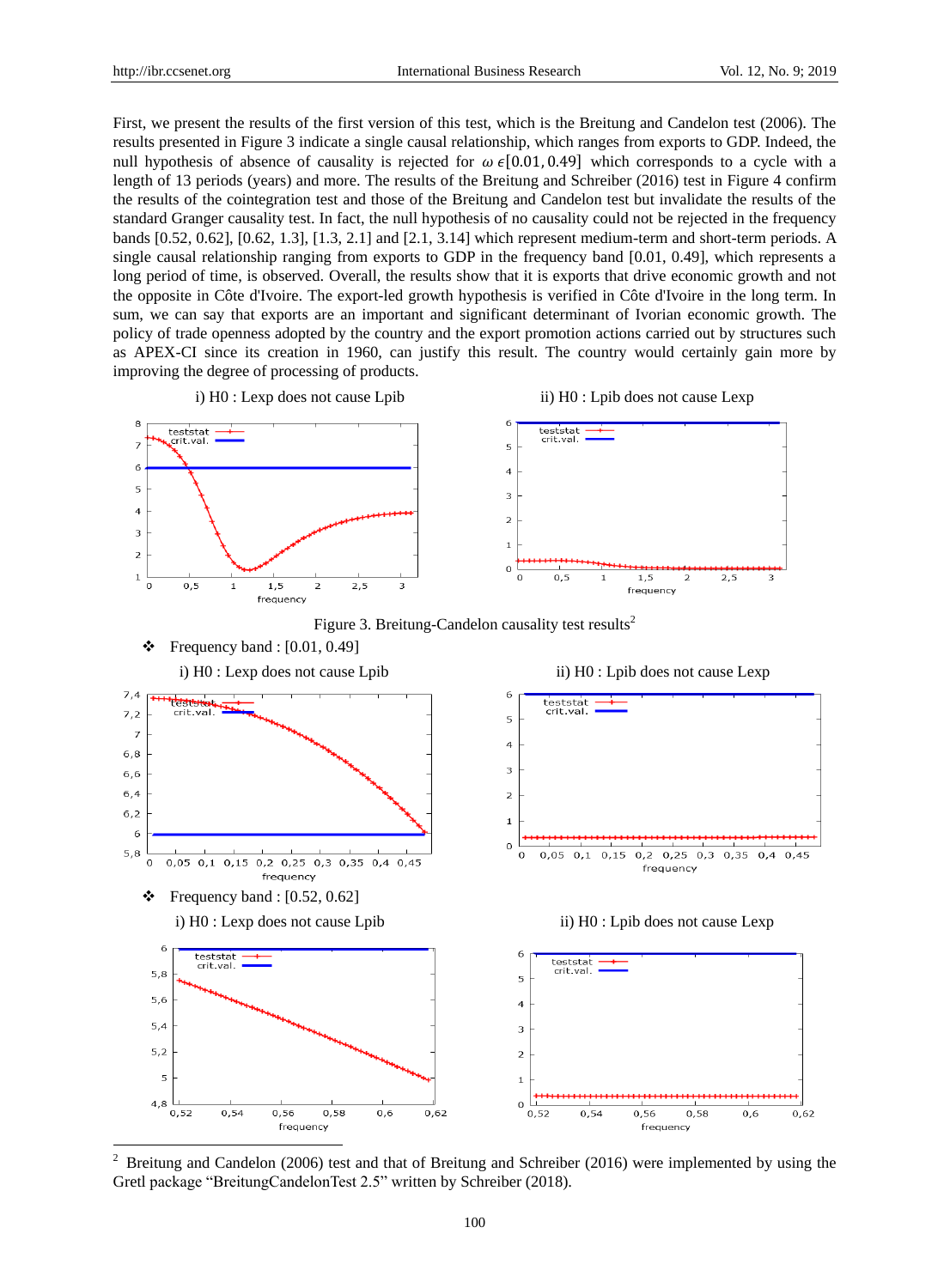



## **5. Conclusion**

In this paper we examined the relationship between exports and economic growth in Côte d'Ivoire from 1960 to 2017. The results indicated the existence of a cointegrating relation between economic growth and exports. The analysis of cointegration showed that there was only one long-run causal relationship ranging from exports to GDP. The estimation of an ARDL model  $(1, 1)$  reveals that exports act positively and significantly on economic growth in the short-run as well as in the long-run. The frequency band causality test of Breitung and Schreiber (2016) confirmed the existence of a long-run unidirectional causal relationship ranging from exports to GDP. It is therefore exports that drive economic growth in Côte d'Ivoire and not the opposite. The results suggest that exports are a major determinant of Ivorian economic growth. To enhance the impact of exports on economic growth, the country should increase the share of manufactured goods in exports and strengthen export promotion policies.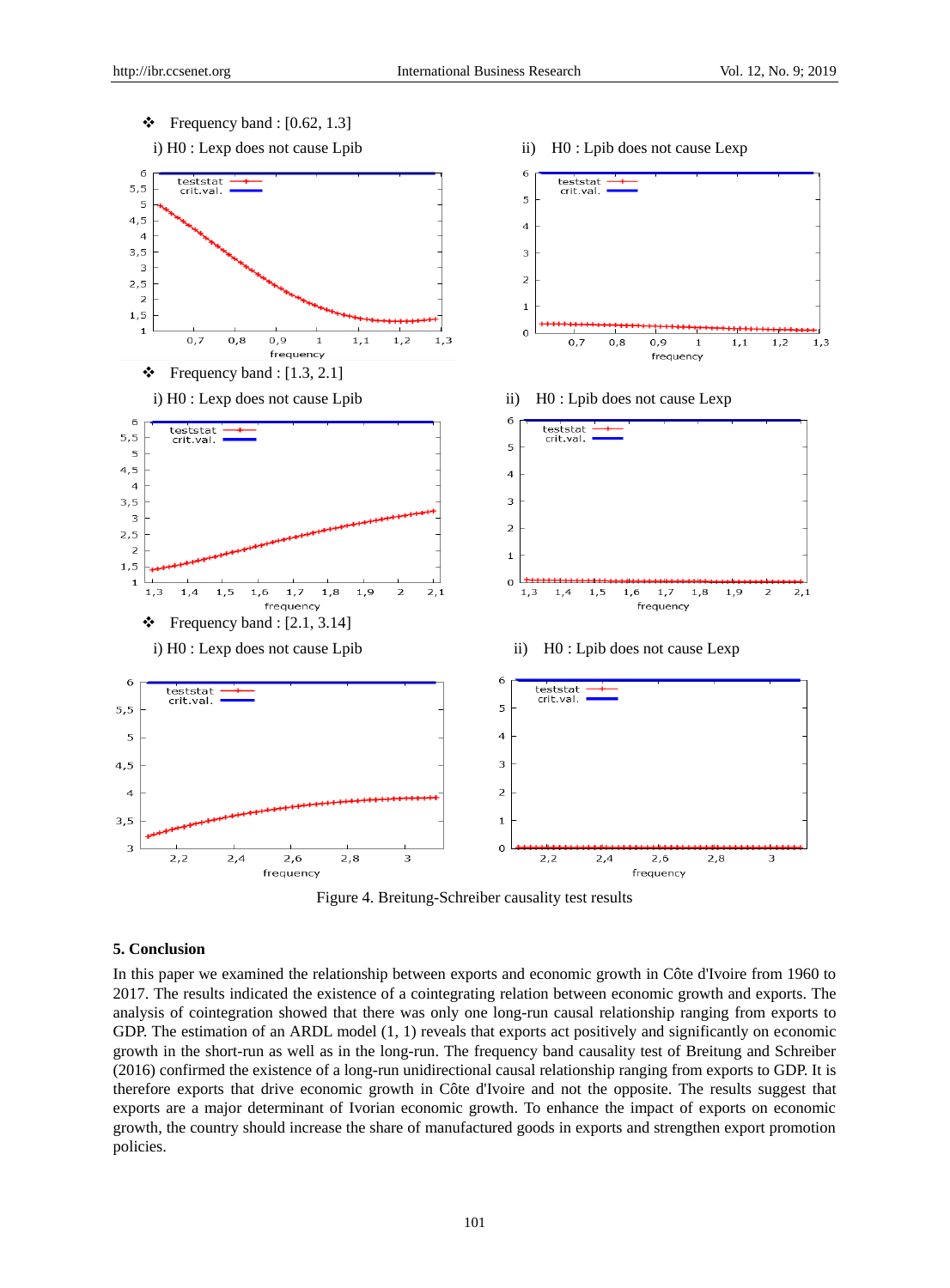## **Acknowledgements**

We would like to thank anonymous referees for useful suggestions to the improvement of the quality of this paper. We are also grateful to Sven Schreiber for making public the estimate code of the causality tests of Breitung and Candelon (2006) including that of Breitung and Schreiber (2016). The authors are responsible for any remaining errors.

# **References**

- Abbas, S. (2012). Causality between exports and economic growth: Investigating suitable trade policy for Pakistan. *Eurasian Journal of Business and Economics*, *5*(10), 91-98.
- Acaravci, A., & Ozturk, I. (2008). Twin deficits phenomenon : Empirical evidence from the ARDL bound test approach for Turkey. *Bulletin of Statistics & Economics*, *2,* 56-64.
- Ajmi, N. A., Aye, C. G., Balcilar, M., & Gupta, R. (2015). Causality between exports and economic growth in South Africa : Evidence from linear and nonlinear tests. *The Journal of Developing Areas*, *49*(2), 163-181. https://doi.org/10.1353/jda.2015.0021
- Al Mamun, A. K., & Nath, K. H. (2005). Export-led growth in Bangladesh: A time series analysis. *Applied Economics Letters*, *12,* 361-364. https://doi.org/10.1080/13504850500068194
- Bakari, S., & Mabrouki, M. (2017). Impact of exports and imports on economic growth : New evidence from Panama. *Journal of Smart Economic Growth*, *2*(1), 67-79.
- Balassa, B. (1985). Exports policy choice and economic growth in developing countries after the 1973 oil shock. *Journal of Development Economics*, *18*(1), 22-35. https://doi.org/10.1016/0304-3878(85)90004-5
- Bhat, K. S. (1995). Export and economic growth in India. *Artha Vijana*, *37*(4), 350-358. https://doi.org/10.21648/arthavij/1995/v37/i4/115968
- Bourbonnais, R. (2003). *Econométrie : Manuel et exercices corrigés* (5<sup>è</sup> ed.). Dunod, Paris.
- Breitung, J., & Candelon, B. (2006). Testing for short and long-run causality: A frequency-domain approach. *Journal of Econometrics*, *132,* 363-378. https://doi.org/10.1016/j.jeconom.2005.02.004
- Breitung, J., & Schreiber, S. (2016). Assessing causality and delay within a frequency band. IMK Working Paper No. 165. Retrieved from http://www.boeckler.de/imk\_5279.htm?produkt=HBS-006295
- Colombatto, E. (1990). [An analysis of exports and growth in LDCs.](https://ideas.repec.org/a/bla/kyklos/v43y1990i4p579-97.html) *[Kyklos](https://ideas.repec.org/s/bla/kyklos.html)*, *43*(4), 579-597. https://doi.org/10.1111/j.1467-6435.1990.tb02238.x
- Ee, Y. C. (2016). Export-led growth hypothesis: Empirical evidence from selected Sub-saharan African countries. *Procedia Economics and Finance*, *35,* 232-240. https://doi.org/10.1016/S2212-5671(16)00029-0
- Elbeydi, K. R. M., Hamuda, A. M., & Gazda, V. (2010). The relationship between export and economic growth in Libya Arab Jamahiriya. *Theoretical and Applied Economics*, *1*(542), 69-76.
- Fatemah, A., & Qayyum, A. (2018). Modeling the impact of exports on the economic growth of Pakistan. MPRA paper No. 83929. Retrieved from https://mpra.ub.uni-muenchen.de/83929/
- Geweke, J. (1982). Measurement of linear dependence and feedback between multiple time series. *Journal of the American Statistical Association*, *77,* 304-313. https://doi.org/10.1080/01621459.1982.10477803
- Giles, A. J., & Williams, L. C. (1999). Export-led growth : A survey of the empirical literature and some noncausality results. Econometrics Working Paper EWP9901. https://doi.org/10.2139/ssrn.146208
- Gokmenoglua, K. K., & Taspinara, N. S. Z. (2015). The export-led growth: A case study of Costa Rica. *Procedia Economics and Finance*, *25,* 471-477. https://doi.org/10.1016/S2212-5671(15)00759-5
- Harris, R., & Sollis, R. (2003). *Applied time series modelling and forecasting*. Wiley, Wes Sussex.
- Heller, P. S., & Porter, R. C. (1978). Exports and growth : An empirical reinvestigation. *Journal of Development Economics*, *5,* 191-193. https://doi.org/10.1016/0304-3878(78)90007-X
- Hosoya, Y. (1991). The decomposition and measurement of the interdependency between second-order stationary processes. *Probability Theory and Related Fields*, *88,* 429-444. https://doi.org/10.1007/BF01192551
- Hye, Q. M. (2012). Exports, imports and economic growth in China: An ARDL analysis. *Journal of Chinese Economic and Foreign Trade Studies*, *4*(1), 42-55. https://doi.org/10.1108/17544401211197959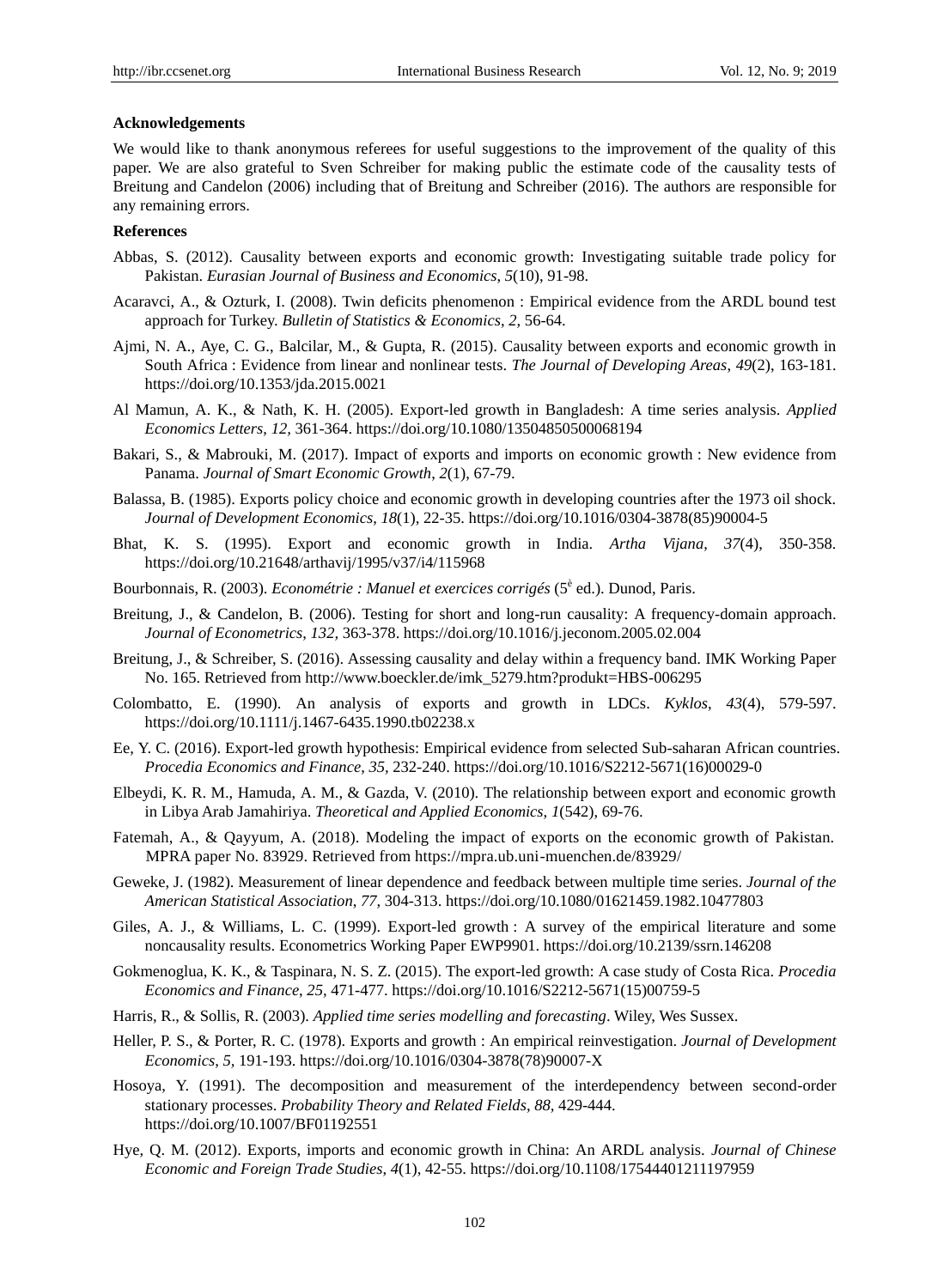- Johansen, S. (1988). Statistical analysis of cointegration vectors. *Journal of Economic Dynamics and Control*, *12,*  231-254. https://doi.org/10.1016/0165-1889(88)90041-3
- Johansen, S. (1991). Estimation and hypothesis testing of cointegration vectors in Gaussian vector autoregressive models. *Econometrica*, *59,* 1551-1580. https://doi.org/10.2307/2938278
- Johnson, D. (2006). Exportations et croissance économique : Une analyse empirique sur le Togo. *Revue du CAMES*, *007*(2), 267-278.
- Kalaitzi, S. A., & Cleeve, E. (2018). Export-led growth in the UAE : Multivariate causality between primary exports, manufactured exports and economic growth. *Eurasian Business Review*, *8*(3), 341-365. https://doi.org/10.1007/s40821-017-0089-1
- Kpemoua, P. (2016). Exportations et croissance économique au Togo. Extrait de <https://halshs.archives-ouvertes.fr/halshs-01332738>
- Krätschell, K., & Schmidt, T. (2012). Long-run trends or short-run fluctuations What establishes the correlation between oil and food prices? *Ruhr Economic Papers #357*. https://doi.org/10.2139/ssrn.2123084
- Lee, C. H., & Huang, B. N. (2002). The relationship between exports and economic growth in East Asian countries: A multivariate threshold autoregressive approach. *Journal of Economic Development*, *27*(2), 45-68.
- Mehta, N. S. (2015). The dynamics of relationship between exports, import and economic growth in India. *International Journal of Research in Humanities & Soc. Sciences*, *3*(7), 39-47.
- Mermod, A. Y., & Dudzevičiūtė, G. (2011). Frequency domain analysis of consumer confidence, industrial production and retail sales for selected European countries. *Journal of Business Economics and Management*, *4,* 589-602. https://doi.org/10.3846/16111699.2011.599406
- Michaely, M. (1977). Export and growth: An empirical investigation. *Journal of Development Economics*, *4,*  49-54. https://doi.org/10.1016/0304-3878(77)90006-2
- Mishra, K. P. (2011). The dynamics of relationship between exports and economic growth in India. *International Journal of Economic Sciences and Applied Research*, *4*(2), 53-70.
- Mohsen, S. A. (2015). Effects of oil and non-oil exports on the economic growth of Syria. *Academic Journal of Economic Studies*, *1*(2), 69-78.
- N'zué, F. F. (2003). Le rôle des exportations dans le processus de croissance économique de la Côte d'Ivoire: Ses implications pour des stratégies de création d'emplois durables. *African Development Bank*, 199-217. https://doi.org/10.1111/j.1467-8268.2003.00071.x
- Oxley, L. (1993). Cointegration, causality and export-led growth in Portugal, 1865–1985. *Economics Letters*, *43*(2), 163-166. https://doi.org/10.1016/0165-1765(93)90030-G
- Pesaran, M. H. (2015). *Time series and panel data econometrics*. Oxford University Press. https://doi.org/10.1093/acprof:oso/9780198736912.001.0001
- Pesaran, M. H., & Shin, Y. (1999). An autoregressive distributed lag modelling approach to cointegration analysis. In S. Strom & P. Diamond (Eds.), *Econometrics and Economic Theory in the 20th Century*: *The Ragnar Frisch Centennial Symposium*. Cambridge : Cambridge University Press.
- Pesaran, M. H., Shin, Y., & Smih, R. J. (2001). Bounds testing approaches to the analysis of level relationships. *Journal of Applied Econometrics*, *16,* 289-326. https://doi.org/10.1002/jae.616
- Saminirina, A., & Adamson, R. (2013). Exportations, croissance économique et intégration régionale : La relation entre exportations et croissance économique à Madagascar. Centre de Recherches, d'Etudes et d'Appui à l'Analyse Economique à Madagascar (CREAM), Cahier n°16**.**
- Schreiber, S. (2018). BreitungCandelonTest, version 2.5. Retrieved from http://ricardo.ecn.wfn.edu/gretl/cgi-bin/current\_fnfiles/BreitungCandelonTest.gfn
- Serfraz, A. (2017). Analyzing short-run and long-run causality between FDI flows, labour productivity and education in Pakistan, Discussion Papers No. 61. Retrieved from http://hdl.handle.net/10419/162068
- Shihab, A. R., & Abdul-Khaliq, S. S. (2014). The causal relationship between exports and economic growth in Jordan. *International Journal of Business and Social Science*, *5*(3), 302-308.
- Shirazi, S. N., & Manap, A. A. T. (2004). Exports and economic growth nexus: The case of Pakistan. *The*